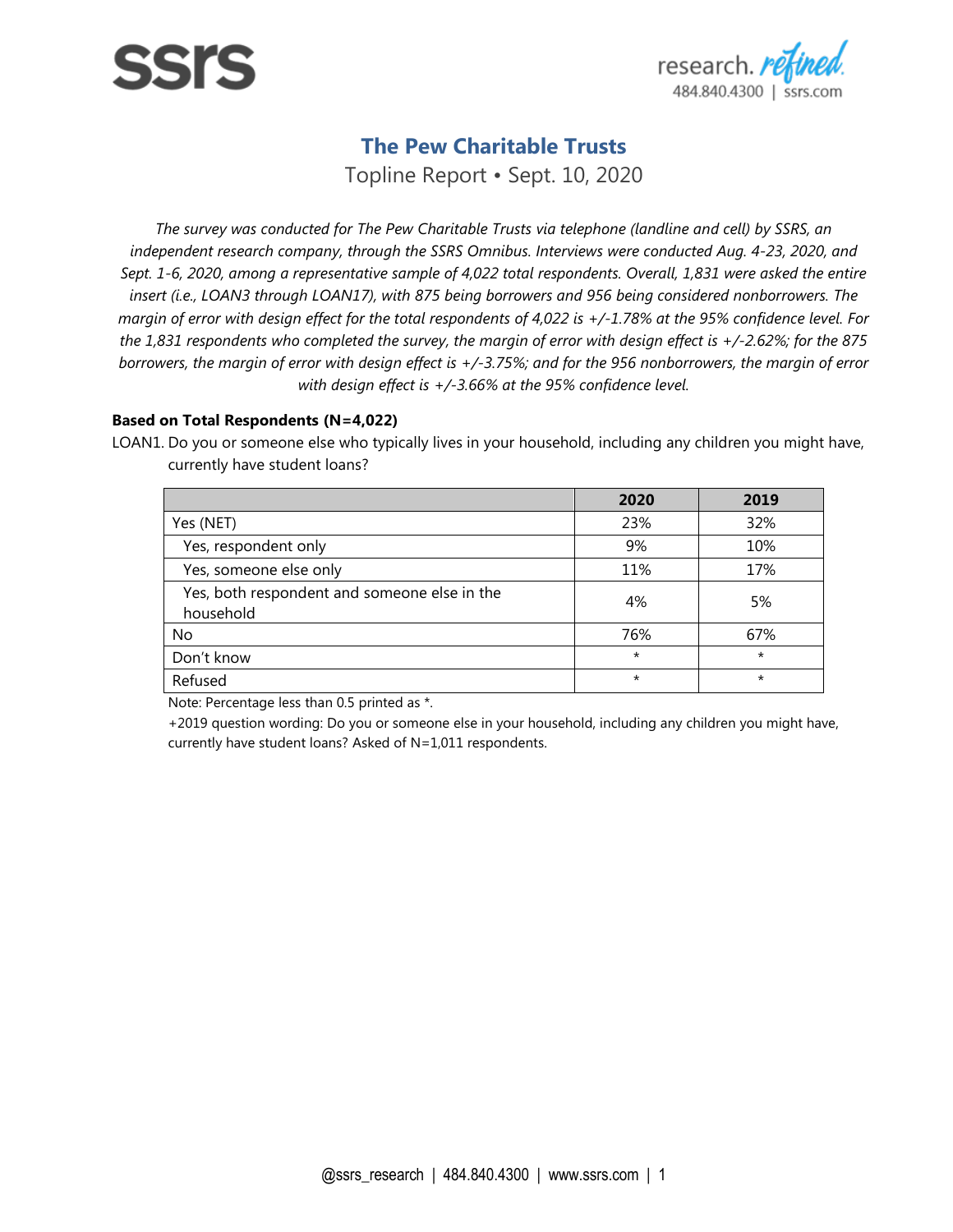# SSIS



### **Based on Total Selected Respondents (N=1,831)**

LOAN3. Currently, 43 million Americans owe the federal government \$1.5 trillion in student loan debt. I'm going to read some statements about student loans generally. For each statement I read, please tell me if you agree or disagree. If you don't have an opinion, you can just tell me. How about (INSERT ITEM). Do you agree or disagree with this statement?

a. When borrowers struggle to pay back their loans, it can negatively affect the economy.

|              | 2020     | 2019     |
|--------------|----------|----------|
| Yes, agree   | 61%      | 69%      |
| No, disagree | 32%      | 28%      |
| No opinion   | 6%       | N/A      |
| Don't know   | 2%       | 4%       |
| Refused      | $^\star$ | $^\star$ |

Note: Percentage less than 0.5 printed as \*.

+2019 question wording: *Currently, 43 million Americans owe the federal government \$1.5 trillion in student loan debt. I'm going to read some statements. For each statement I read, please tell me yes or no. Do you think that…* In 2019, this question asked if respondents agreed strongly or somewhat with each statement. For comparison, we included the "Yes (Net)" from 2019 to compare to "Yes, agree" from 2020. Asked of N=1,011 respondents.

b. Many borrowers often have a hard time paying back student loans.

|              | 2020     | 2019  |
|--------------|----------|-------|
| Yes, agree   | 87%      | 89%   |
| No, disagree | 8%       | 8%    |
| No opinion   | 4%       | N/A   |
| Don't know   | 1%       | 3%    |
| Refused      | $^\star$ | $- -$ |

Note: Percentage less than 0.5 printed as \*.

+2019 question wording: *Currently, 43 million Americans owe the federal government \$1.5 trillion in student loan debt. I'm going to read some statements. For each statement I read, please tell me yes or no. Do you think that…* In 2019, this question asked if respondents agreed strongly or somewhat with each statement. For comparison, we included the "Yes (Net)" from 2019 to compare to "Yes, agree" from 2020. Asked of N=1,011 respondents.

c. The government should make the student loan repayment process easier for borrowers.

|              | 2020     |
|--------------|----------|
| Yes, agree   | 81%      |
| No, disagree | 15%      |
| No opinion   | 3%       |
| Don't know   | 1%       |
| Refused      | $^\star$ |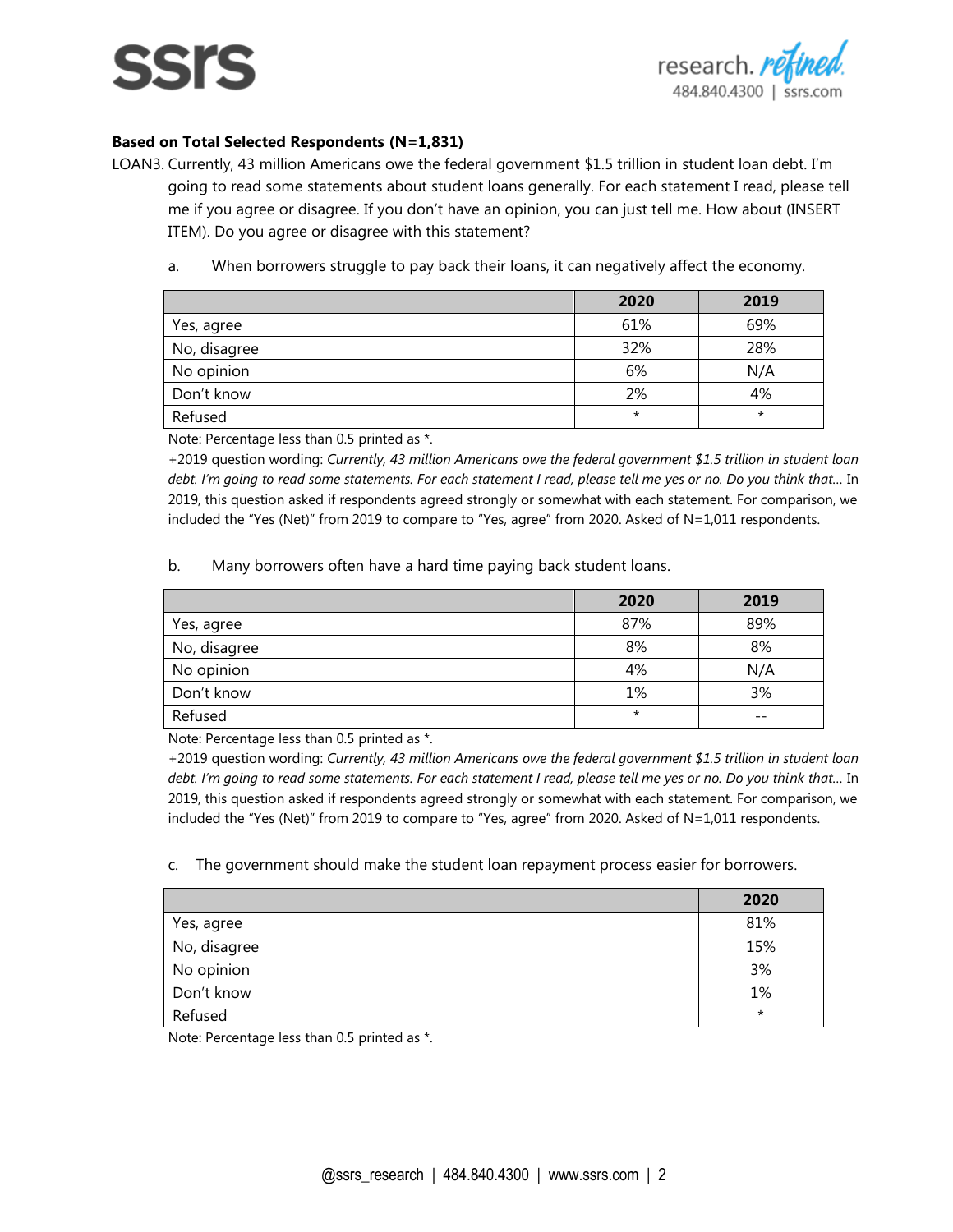



d. It is reasonable to take on student loan debt considering the benefits of college.

|              | 2020 | 2019 |
|--------------|------|------|
| Yes, agree   | 67%  | 70%  |
| No, disagree | 27%  | 26%  |
| No opinion   | 5%   | N/A  |
| Don't know   | 1%   | 3%   |
| Refused      | 1%   | 1%   |

+2019 question wording: *Currently, 43 million Americans owe the federal government \$1.5 trillion in student loan debt. I'm going to read some statements. For each statement I read, please tell me yes or no. Do you think that…* In 2019, this question asked if respondents agreed strongly or somewhat with each statement. For comparison, we included the "Yes (Net)" from 2019 to compare to "Yes, agree" from 2020. Asked of N=1,011 respondents.

e. In general, many borrowers need to do more to prioritize repayment of their loans.

|              | 2020     | 2019     |
|--------------|----------|----------|
| Yes, agree   | 61%      | 79%      |
| No, disagree | 30%      | 18%      |
| No opinion   | 8%       | N/A      |
| Don't know   | 1%       | 4%       |
| Refused      | $^\star$ | $^\star$ |

Note: Percentage less than 0.5 printed as \*.

+2019 question wording: *Currently, 43 million Americans owe the federal government \$1.5 trillion in student loan debt. I'm going to read some statements. For each statement I read, please tell me yes or no. Do you think that…* In 2019, this question asked if respondents agreed strongly or somewhat with each statement. For comparison, we included the "Yes (Net)" from 2019 to compare to "Yes, agree" from 2020. Asked of N=1,011 respondents.

#### **Based on Total Selected Respondents (N=1,831)**

LOAN3. "Yes, agree" Summary Table

|                                                           | 2020 | 2019 |
|-----------------------------------------------------------|------|------|
| Many borrowers often have a hard time paying back         | 87%  | 89%  |
| student loans                                             |      |      |
| The government should make the student loan               | 81%  | N/A  |
| repayment process easier for borrowers                    |      |      |
| It is reasonable to take on student loan debt considering | 67%  | 70%  |
| the benefits of college                                   |      |      |
| In general, many borrowers need to do more to prioritize  | 61%  | 79%  |
| repayment of their loans                                  |      |      |
| When borrowers struggle to pay back their loans, it can   | 61%  | 69%  |
| negatively affect the economy                             |      |      |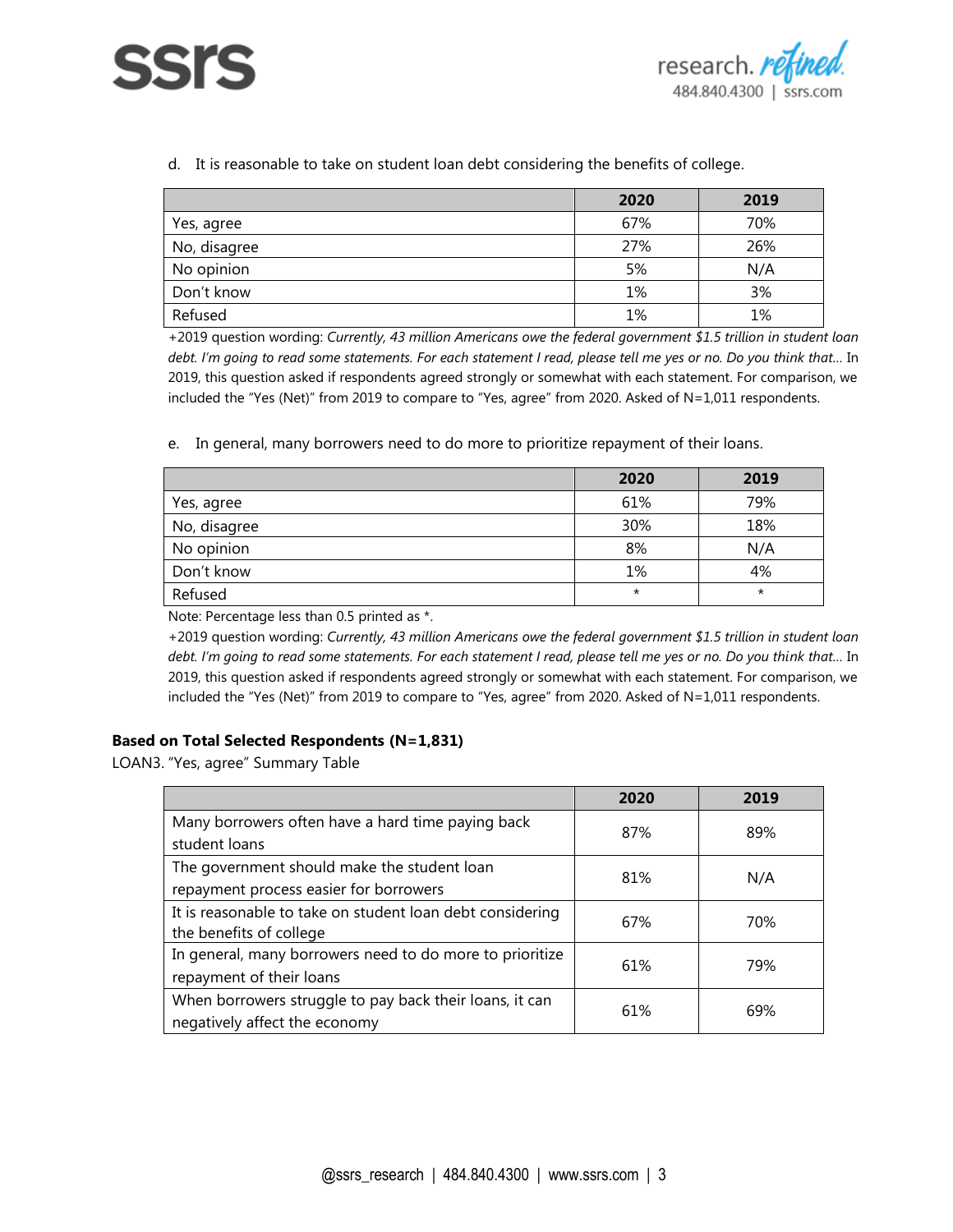# 5515



## **Based on Total Respondents who have someone in their household with student loans (N=875)**

LOAN4. The federal government allows borrowers to tie their loan payment to their income and family size. While this makes repayment more affordable in the short term, it can mean borrowers pay more in the long term. Have you heard of these plans, sometimes called income-driven or income-based repayment plans, or not?

|            | 2020    |
|------------|---------|
| Yes        | 64%     |
| No         | 36%     |
| Don't know | $\star$ |
| Refused    | $\star$ |

Note: Percentage less than 0.5 printed as \*.

#### **Based on Total Respondents who have someone in their household with student loans (N=875)**

LOAN5a. In March, the federal government temporarily paused payments and interest for most borrowers with federal student loans as part of its COVID-19 assistance efforts. Have you heard about this or not?

|            | 2020  |
|------------|-------|
| Yes        | 74%   |
| No         | 26%   |
| Don't know | $- -$ |
| Refused    | $- -$ |

#### **Based on Borrowers who have heard about the government temporarily pausing student loan payments (N=650)**

LOAN5b. Where did you hear about this from?

| Lender, Servicer, Department of Education<br>20%                   | 2020 |
|--------------------------------------------------------------------|------|
|                                                                    |      |
| Someone else, such as a friend, family member, or the media<br>50% |      |
| <b>Both</b><br>30%                                                 |      |
| $\star$<br>Don't know                                              |      |
| Refused<br>$\star$                                                 |      |

Note: Percentage less than 0.5 printed as \*.

#### **Based on Borrowers who have heard about the government temporarily pausing student loan payments (N=650)**

LOAN6. Have you reached out to anyone for more information about this temporary payment pause or not?

|            | 2020     |
|------------|----------|
| Yes        | 18%      |
| No         | 82%      |
| Don't know | $^\star$ |
| Refused    | $- -$    |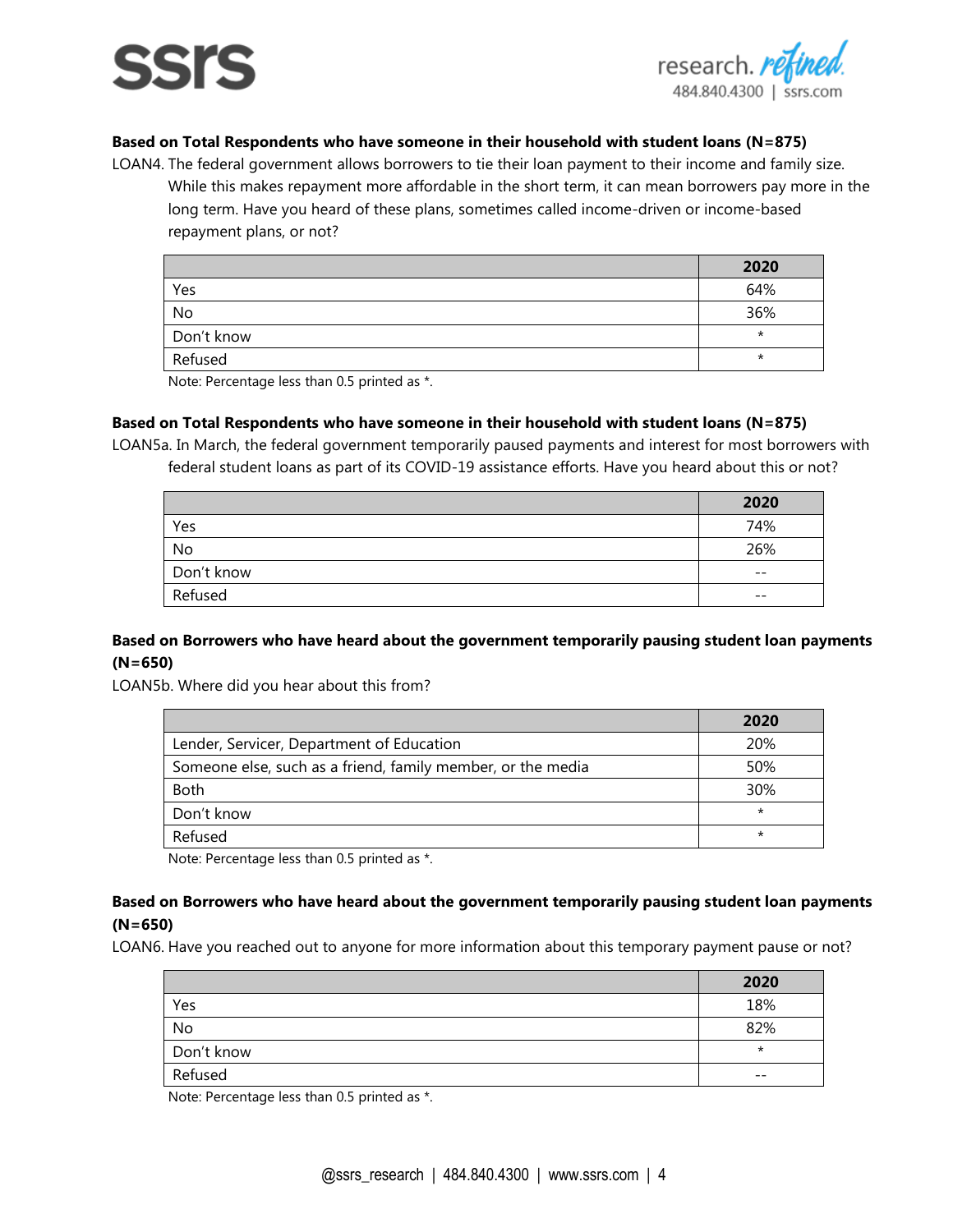



# **Based on Borrowers who have reached out to someone for information about the temporary payment pause (N=108)**

LOAN7. Who did you reach out to for more information?

|                                                 | 2020 |
|-------------------------------------------------|------|
| Lender, Servicer, Department of Education       | 80%  |
| Someone else, such as a friend or family member | 8%   |
| <b>Both</b>                                     | 11%  |
| Don't know                                      |      |
| Refused                                         |      |

#### **Based on Borrowers who have heard about the government temporarily pausing student loan payments (N=650)**

LOAN8. Does this temporary pause apply to the loans that (you have/someone else in your household has) or not?

|            | 2020    |
|------------|---------|
| Yes        | 62%     |
| No         | 31%     |
| Don't know | 7%      |
| Refused    | $\star$ |

Note: Percentage less than 0.5 printed as \*.

#### **Based on Borrowers who have loans that are temporarily paused (N=398)**

LOAN9. Do you know when the temporary payment pause ends and you will be required to resume payments or not?

|            | 2020  |
|------------|-------|
| Yes        | 54%   |
| No         | 42%   |
| Don't know | 4%    |
| Refused    | $- -$ |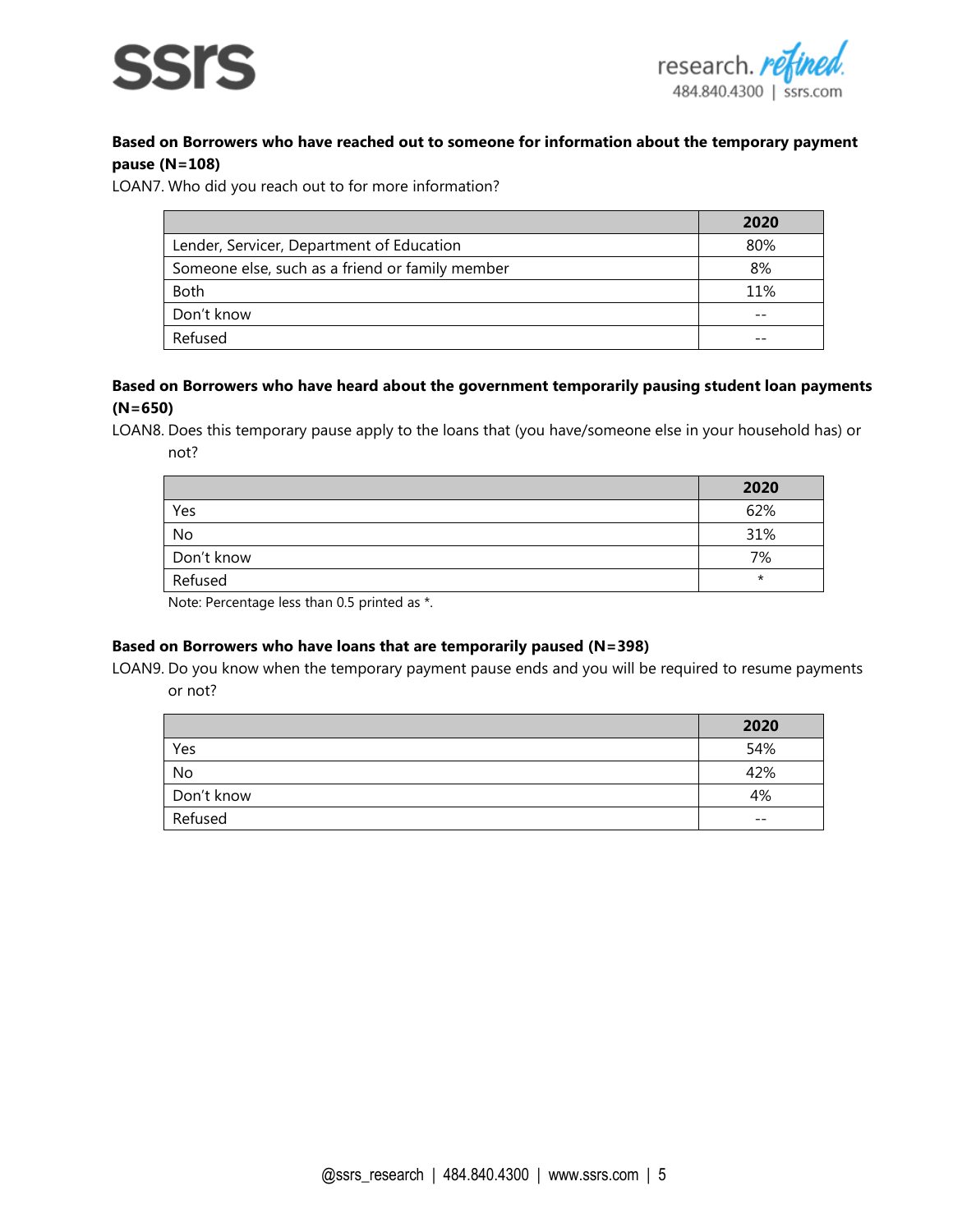



#### **Based on Total Selected Respondents (N=1,831)**

LOAN10. Now, thinking about your household's finances today, do you feel your household is…(READ LIST)?

|                                             | 2020    |
|---------------------------------------------|---------|
| Very/somewhat financially secure (NET)      | 73%     |
| Very financially secure                     | 20%     |
| Somewhat financially secure                 | 52%     |
| Not too/not at all financially secure (NET) | 26%     |
| Not too financially secure                  | 18%     |
| Not at all financially secure               | 9%      |
| Don't know                                  | 1%      |
| Refused                                     | $\star$ |

Note: Percentage less than 0.5 printed as \*.

#### **Based on Total Selected Respondents (N=1,831)**

LOAN11. Overall, how does your household's financial situation today compare to 12 months ago? Are you:

|                                     | 2020    |
|-------------------------------------|---------|
| Worse off today                     | 22%     |
| About the same                      | 56%     |
| Better off today than 12 months ago | 21%     |
| Don't know                          | 1%      |
| Refused                             | $\star$ |

Note: Percentage less than 0.5 printed as \*.

#### **Based on Total Selected Respondents (N=1,831)**

LOAN14. Now, thinking of the future, how confident are you that your household will be financially secure in six months*—*very confident, somewhat confident, not too confident, or not at all confident?

|                                    | 2020    |
|------------------------------------|---------|
| Very/somewhat confident (NET)      | 76%     |
| Very confident                     | 30%     |
| Somewhat confident                 | 46%     |
| Not too/not at all confident (NET) | 23%     |
| Not too confident                  | 17%     |
| Not at all confident               | 6%      |
| Don't know                         | 1%      |
| Refused                            | $\star$ |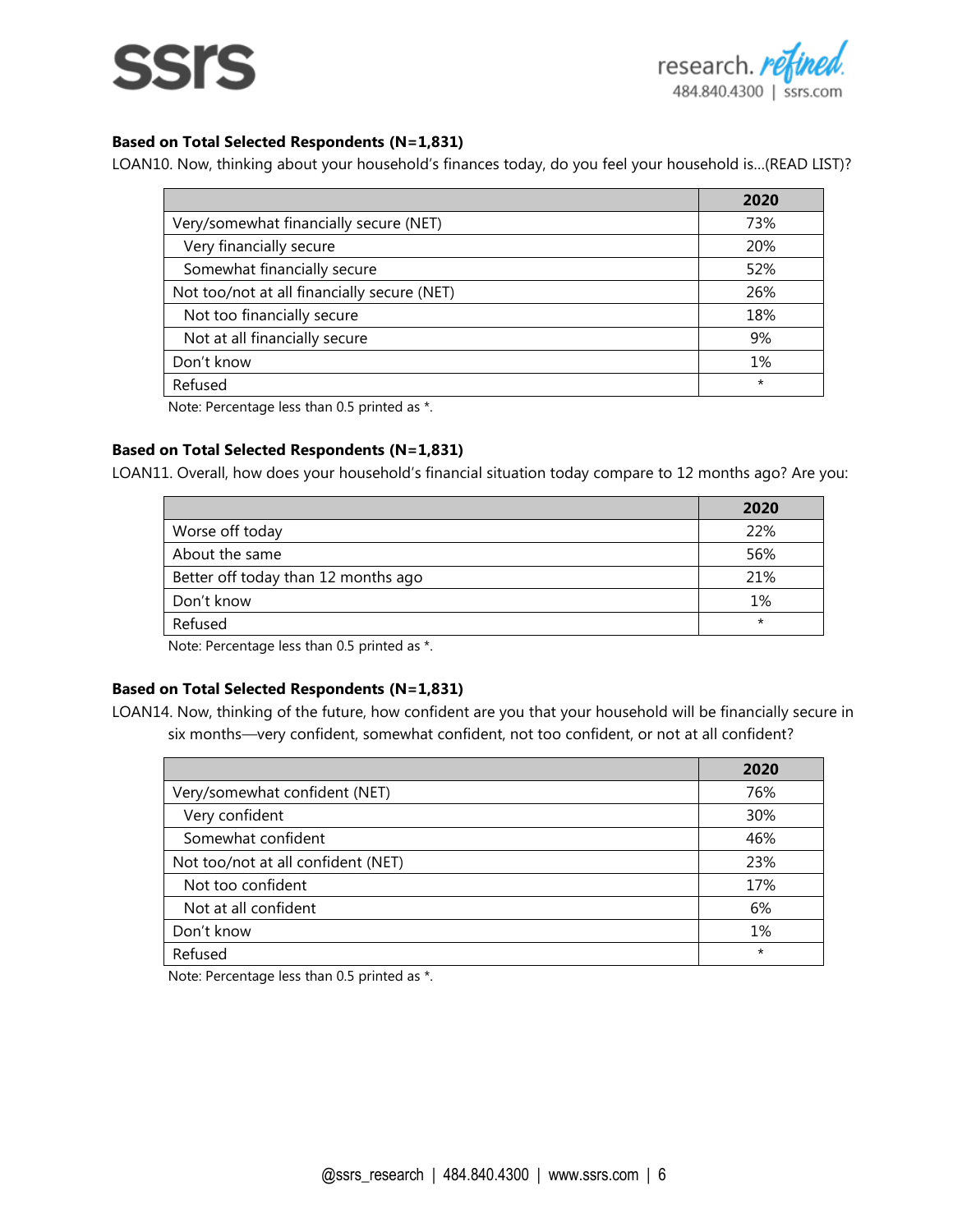# SSIS



## **Based on Total Respondents who have someone in their household with student loans (N=875)**

LOAN12. Thinking about before coronavirus, would you say that (you/someone else in your household) had difficulty paying these student loans regularly, sometimes, rarely, or never?

|                            | 2020    | 2019    |
|----------------------------|---------|---------|
| Regularaly/sometimes (NET) | 43%     | 63%     |
| Regularly                  | 12%     | 23%     |
| Sometimes                  | 30%     | 41%     |
| Rarely/never (NET)         | 55%     | 33%     |
| Rarely                     | 22%     | 13%     |
| Never                      | 33%     | 20%     |
| Don't know                 | 2%      | 3%      |
| Refused                    | $\star$ | $\star$ |

Note: Percentage less than 0.5 printed as \*.

+2019 question wording: *How would you describe the experience of paying these student loans? Would you say that you or someone in your household regularly, sometimes, rarely, or never had difficulty paying these student loans?* Asked of N=308 respondents.

### **Based on Borrowers who have loans that are temporarily paused (N=398)**

LOAN13. If (you/they) had to resume regular student loan payments next month, would it be easy or difficult to afford those payments?

|                               | 2020    |
|-------------------------------|---------|
| Very/somewhat easy (NET)      | 44%     |
| Very easy                     | 16%     |
| Somewhat easy                 | 28%     |
| Very/somewhat difficult (NET) | 55%     |
| Somewhat difficult            | 37%     |
| Very difficult                | 18%     |
| Don't know                    | $\star$ |
| Refused                       | $\star$ |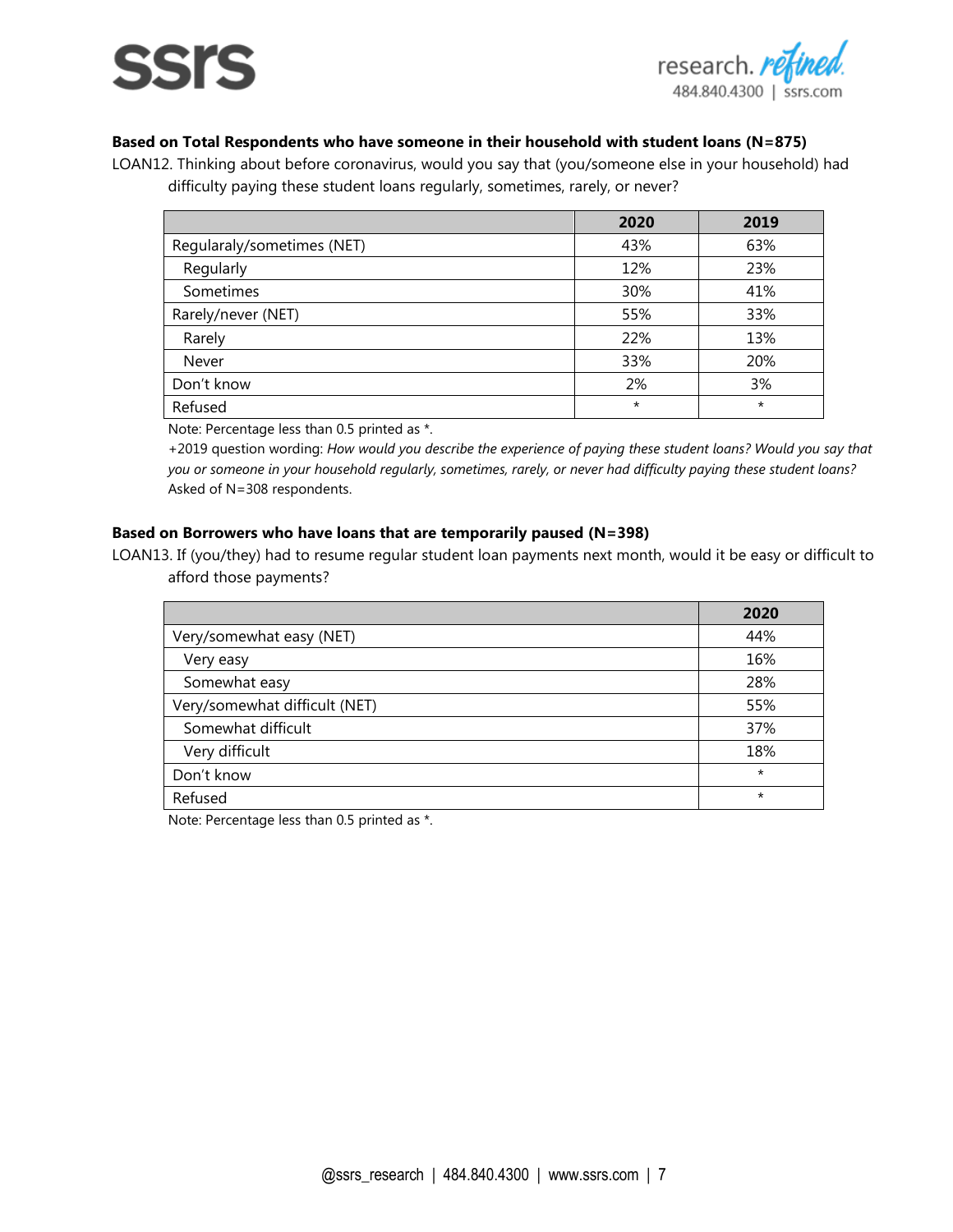# SSIS



# **Based on Total Respondents who have someone in their household with student loans (N=875)**

LOAN15. Thinking of all of (your/your household's) student loans, about how much did (you/they) borrow in total?

|                                | 2020 |
|--------------------------------|------|
| Less than \$10,000             | 13%  |
| \$10,000 to less than \$20,000 | 17%  |
| \$20,000 to less than \$40,000 | 26%  |
| \$40,000 to less than \$60,000 | 18%  |
| \$60,000 to less than \$80,000 | 8%   |
| \$80,000 or more               | 12%  |
| Don't know                     | 4%   |
| Refused                        | 2%   |

READ TO ALL: Just like with a mortgage, car loan, and other types of loans, student loan borrowers repay their loans with interest. This means that the final amount they repay can be more than the original balance.

### **Based on Total Respondents who have someone in their household with student loans (N=875)**

LOAN16. Thinking of all of (your/your household's) student loans, do you currently owe:

|                                                       | 2020 |
|-------------------------------------------------------|------|
| Less than what you originally borrowed                | 35%  |
| Approximately the same amount you originally borrowed | 26%  |
| More than what you originally borrowed                | 33%  |
| Don't know                                            | 5%   |
| Refused                                               | 1%   |

# **Based on Total Split Sample A Respondents (N=604)**

LOAN17a. Student loan borrowers in some repayment plans are projected to repay around 1.25 times what they originally borrowed. Do you think the amount these borrowers will repay is:…(READ LIST)?

|             | 2020     |
|-------------|----------|
| Too low     | 3%       |
| About right | 35%      |
| Too high    | 62%      |
| Don't know  | 1%       |
| Refused     | $^\star$ |